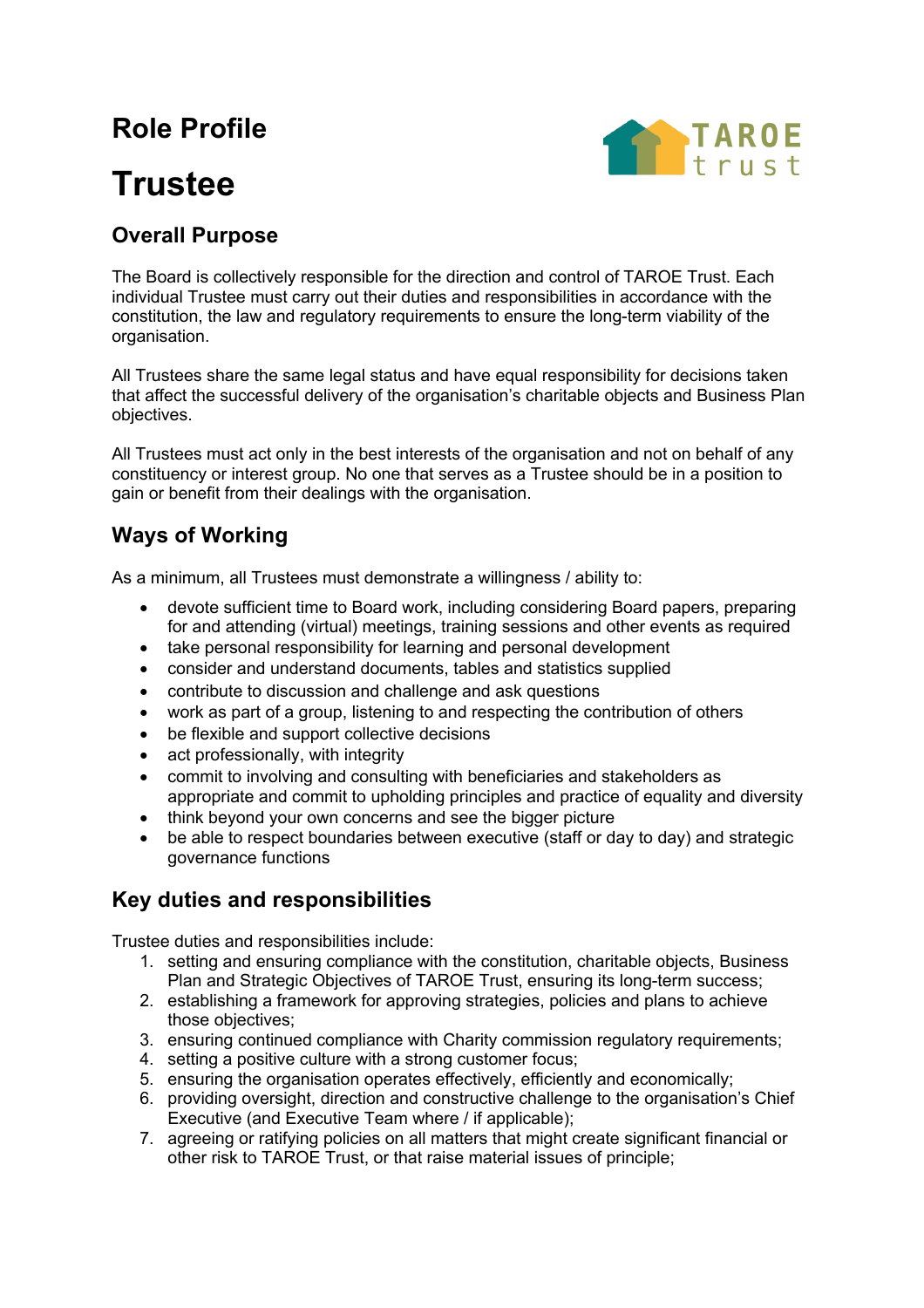- 8. monitoring organisational performance in relation to these strategies, plans, budgets, controls and decisions and also in light of user feedback and the performance of comparable organisations (where applicable);
- 9. establishing and monitoring a mechanism for communicating and receiving feedback from TAROE Trust's stakeholders and beneficiaries;
- 10. leading change and continuous improvement;
- 11. establishing a strong working relationship between the Board and the Chief Executive (and other Senior Managers if/when applicable);
- 12. appointing (and if necessary) dismissing the Chief Executive following agreed procedures; to approve his or her salary, benefits and terms of employment;
- 13. satisfying self that TAROE Trust's affairs are conducted lawfully and in accordance with generally accepted standards of performance, probity, good practice and regulatory requirements;
- 14. satisfying self as to the integrity of financial information, approving each year's budget and annual accounts prior to publication;
- 15. to drive value for money across all the charity's operations and seek assurance that the organisation is delivering value for money in an appropriate manner;
- 16. establishing, overseeing and reviewing a framework of delegations;
- 17. assessing how TAROE Trust follows recommended good governance practice and stating how it achieves this in its Annual Report and Financial Statements;
- 18. establishing and overseeing a risk management framework in order to safeguard the assets and reputation of the organisation;
- 19. follow TAROE Trust's constitution and related policies adopted as appropriate in appointing (and, if necessary, removing) the Chair of the Board;
- 20. establishing a code of conduct for the Board;
- 21. treating all information and discussions as confidential until advised to the contrary;
- 22. declaring any actual or potential conflicts of interest;
- 23. complying with the obligations for Trustee attendance at meetings, induction and other events and training;
- 24. adequately preparing and maintaining an appropriate level of attendance at Board meetings as applicable;
- 25. participating in Committees and / or working groups as may be considered reasonable and commensurate with the role;
- 26. participating in individual and collective Board appraisal and contribute to the identification of personal and collective learning and development needs and attend training and development events as required;
- 27. acting as ambassadors for TAROE Trust and not taking part or being involved in activities that may bring the organisation into disrepute.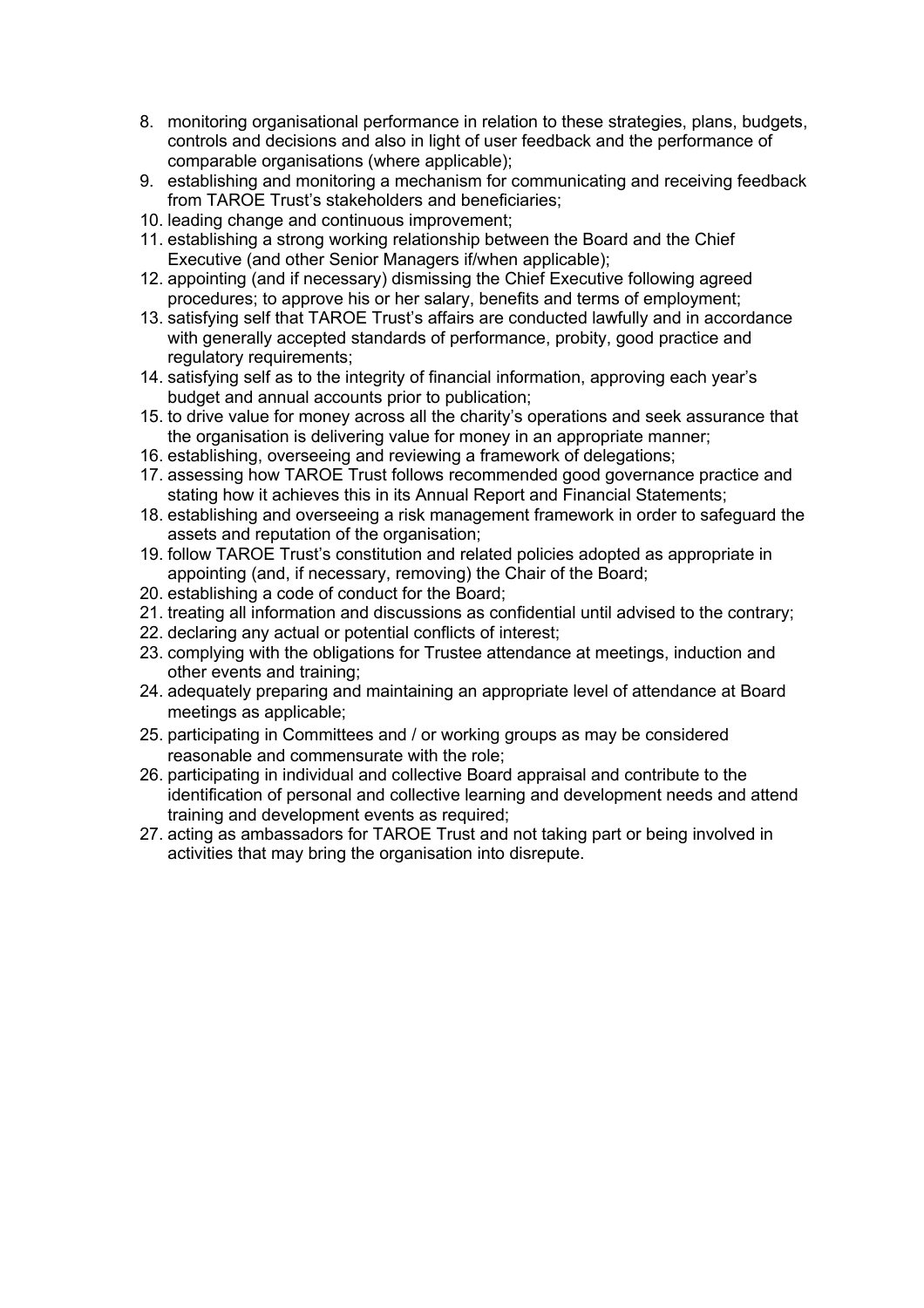## **Person Specification**

TAROE Trust will select individual Trustees so that the Board contains the requisite level and mix of skills and competencies to operate effectively in the delivery of TAROE Trust's strategic objectives.

The following is a list of competencies Trustees must demonstrate or develop over time.

#### **Personal qualities**

- Strong commitment to the charitable objects and strategic objectives of TAROE Trust
- Ability to place the business needs of TAROE Trust before personal interests
- Demonstrates high ethical standards on probity, integrity and conduct
- Brings challenge and support to the Board
- Understands and applies principles of equality, diversity, and inclusion.
- Sense of responsibility, making pragmatic, independent and impartial decisions
- Sensitive, open and honest
- Commitment to service improvement and customer excellence

#### **Self-management and development**

- Prepares for, and attends, meetings and other events as required
- Demonstrates passion and commitment for the role
- Has the time commitment to effectively discharge the duties of a Trustee
- Open to learning and keen to apply new skills and knowledge
- Takes personal responsibility for ensuring knowledge remains up to date, particularly relating to Continuous Professional Development where professional level expertise exists

#### **Leading and directing**

- Knows when to take a lead and when to follow the lead of others, focusing on governance and avoiding involvement in management
- Ability to overcome barriers and identify solutions that support the delivery of corporate objectives.
- Ability to inspire and motivate others to maximise their talents and abilities
- Maintains a focus on reaching the decisions required, offering creative ideas and sees the long-term implications
- Takes personal responsibility and encourages others to do the same
- Contributes to planning, controlling and monitoring
- Seeks to develop others and offer constructive support
- Acts as an ambassador of the organisation, including representation at external events (where appropriate)

#### **Strategic thinking**

- Introduces knowledge from wider environmental scanning into debate based on awareness of operating context
- Demonstrates business acumen in considering new opportunities
- Has a sound grasp of the need to evaluate and balance risks and benefits when reaching decisions
- Raises innovative and creative suggestions for Board consideration
- Understands and is able to articulate how Board decision-making supports the delivery of the organisation's medium and long term goals